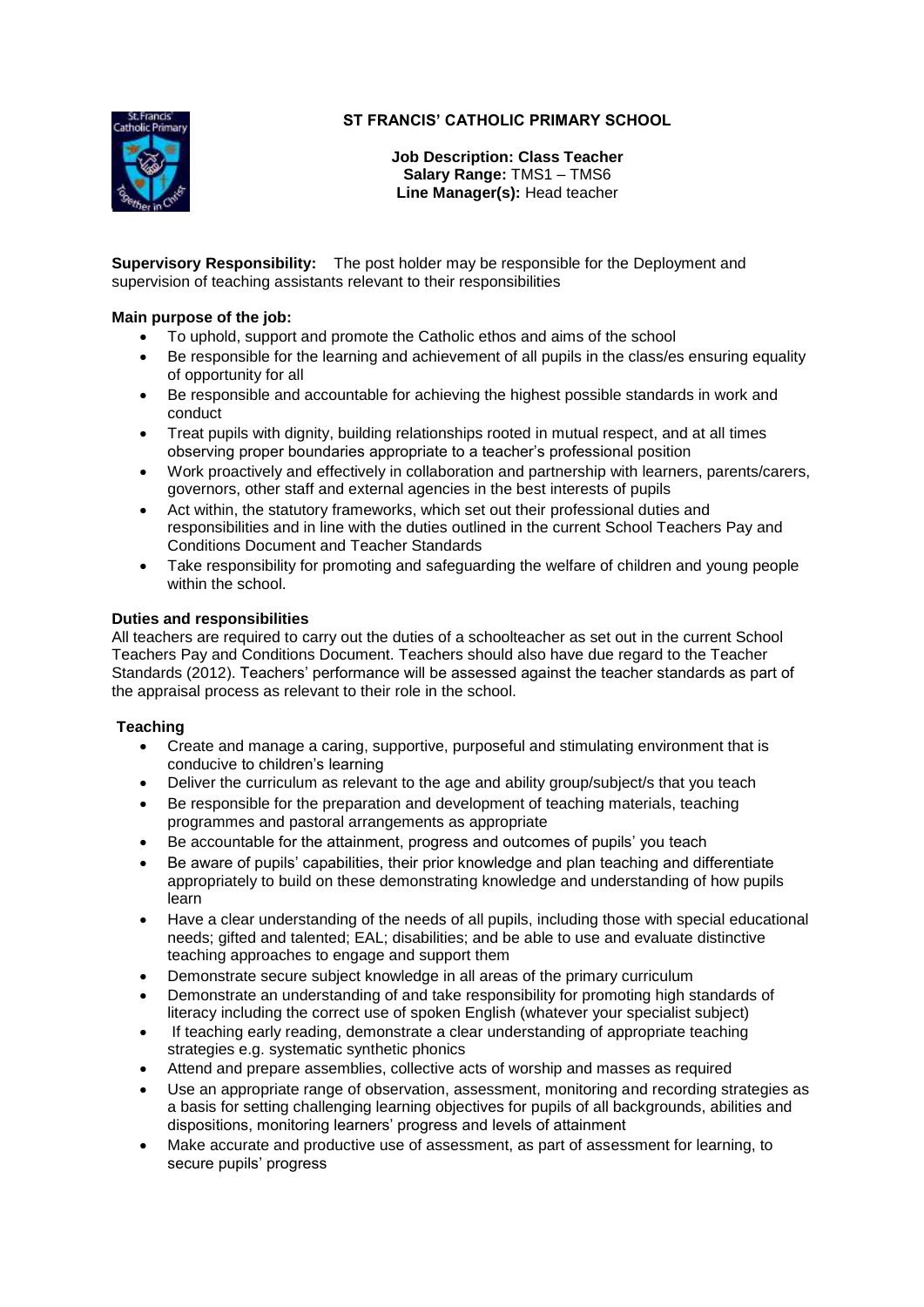- Give pupils regular feedback, both orally and through accurate marking, guiding and encouraging pupils to respond to feedback, reflect on progress, their emerging needs and to take a responsible and conscientious attitude to their own work and study
- Use relevant data to monitor progress, set targets, and plan subsequent lessons
- Set homework and plan other out-of-class activities to consolidate and extend the knowledge and understanding pupils have acquired as appropriate
- Participate in arrangements for assessments within the remit of the School Teachers' Pay and Conditions Document.

# **Behaviour and Safety**

- Establish a safe, purposeful and stimulating environment for pupils, rooted in mutual respect and establish a framework for discipline with a range of strategies, using praise, sanctions and rewards consistently and fairly
- Manage classes effectively, using approaches which are appropriate to pupils' needs in order to inspire, motivate and challenge pupils
- Maintain good relationships with pupils, exercise appropriate authority, and act decisively when necessary
- Be a positive role model and demonstrate consistently the positive attitudes, values and behaviour, which are expected of pupils
- Have high expectations of behaviour, promoting self-control and independence of all learners
- Carry out playground and other duties as directed and within the remit of the current School Teachers' Pay and Conditions Document
- Be responsible for promoting and safeguarding the welfare of children and young people within the school, raising any concerns following school protocol/procedures.

#### **Team working and collaboration**

- Participate in any relevant meetings/professional development opportunities at the school, which relate to the learners, curriculum or organisation of the school including pastoral arrangements and assemblies
- Ensure that the school's policies are reflected in daily practice
- Work as a team member and identify opportunities for working with colleagues and sharing the development of effective practice with them
- Contribute to the professional development of other teachers and support staff including the induction and assessment of new teachers, teachers serving induction periods and where appropriate threshold assessments
- Ensure that colleagues working with you are appropriately involved in supporting learning and understand the roles they are expected to fulfil
- Take part as required in the review, development and management of the activities relating to the curriculum, organisation and pastoral functions of the school
- Take on subject or equivalent leadership responsibilities
- If UPS, take on responsibilities relevant to their pay scale in terms of ensuring development of provision across the school.

# **Fulfil wider professional responsibilities**

- Work collaboratively with others to develop effective professional relationships
- Deploy support staff effectively as appropriate
- Communicate effectively with parents/carers with regard to pupils' achievements and wellbeing using school systems/processes as appropriate
- Communicate and co-operate with relevant external bodies
- Make a positive contribution to the wider life and ethos of the school.

#### **Administration**

- Register the attendance of and supervise learners, before, during or after school sessions and off-site activities as appropriate
- Participate in and carry out any administrative and organisational tasks within the remit of the current School Teachers' Pay and Conditions Document.